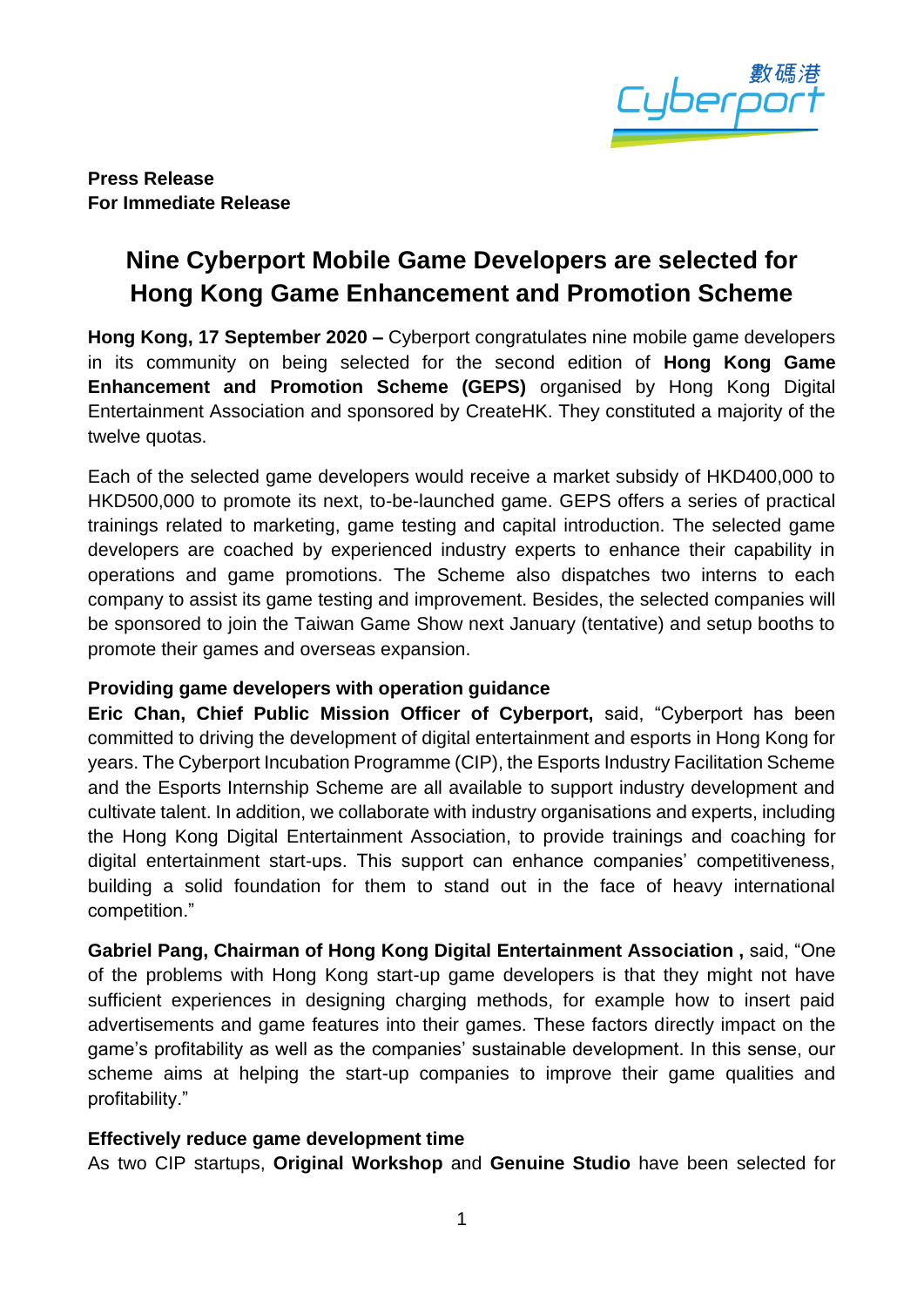

GEPS both last year and this year. Specialized in leisure business game, Original Workshop launched Genki Village last year. The game has recorded more than 200,000 downloads, many of which are from Hong Kong, Taiwan and US. Gigi Wong, Co-Founder and Business Development Director of Original Workshop, said GEPS provided a subsidy for online promotion to make their game visible to more gamers. Their tutors also coached them to analyse data from online platforms and adjust marketing strategies, rendering their promotions more cost-effective. Gigi said their tutors also offered valuable advice on game production, "We spent about nine months on developing Genki Village. However, the development time of our new business game, Idle Hollywood Tycoon, was drastically reduced to around six months with the techniques for data-based game design and fine adjustment learnt last year. This was significant beneficial to our operation and cash flow."

#### **Improved design extends game lifespan**

Genuine Studio focuses on developing detective-suspense games. *Dangerous Man*, based on known crime cases in Hong Kong, was launched last year with 500,000 downloads recorded. **Janus Wong, CEO of Genuine Studio,** said, "aside from the promotion fund, what is more important is that our tutors helped analysing the behavior of our gamers, such as the levels players tend to give up or to make in-game purchases. We find this very helpful in designing levels and adding tips in our new game *Rainy Butcher and* keeping the gamers enthusiastic, to which the game's lifespan and our profitability could be increased." Janus also pointed out they attended the Tokyo Game Show with GEPS's sponsorship last year and met overseas game agencies which showed considerable interests in Hong Kong-styled games. Apart from Chinese (with Cantonese voiceover) and English versions, *Rainy Butcher* will also be adopted Russian and Korean through the overseas agencies the studio encountered in the Tokyo Game Show in order to reach out to overseas markets.

Please refer to the attachment for the complete list of selected companies. Media associates interested in interviewing the selected game developers, please contact [Cyberport Communications and Stakeholder Engagement Team.](mailto:media@cyberport.hk?subject=數碼港9間手機遊戲開發商入圍香港遊戲優化和推廣計劃)

###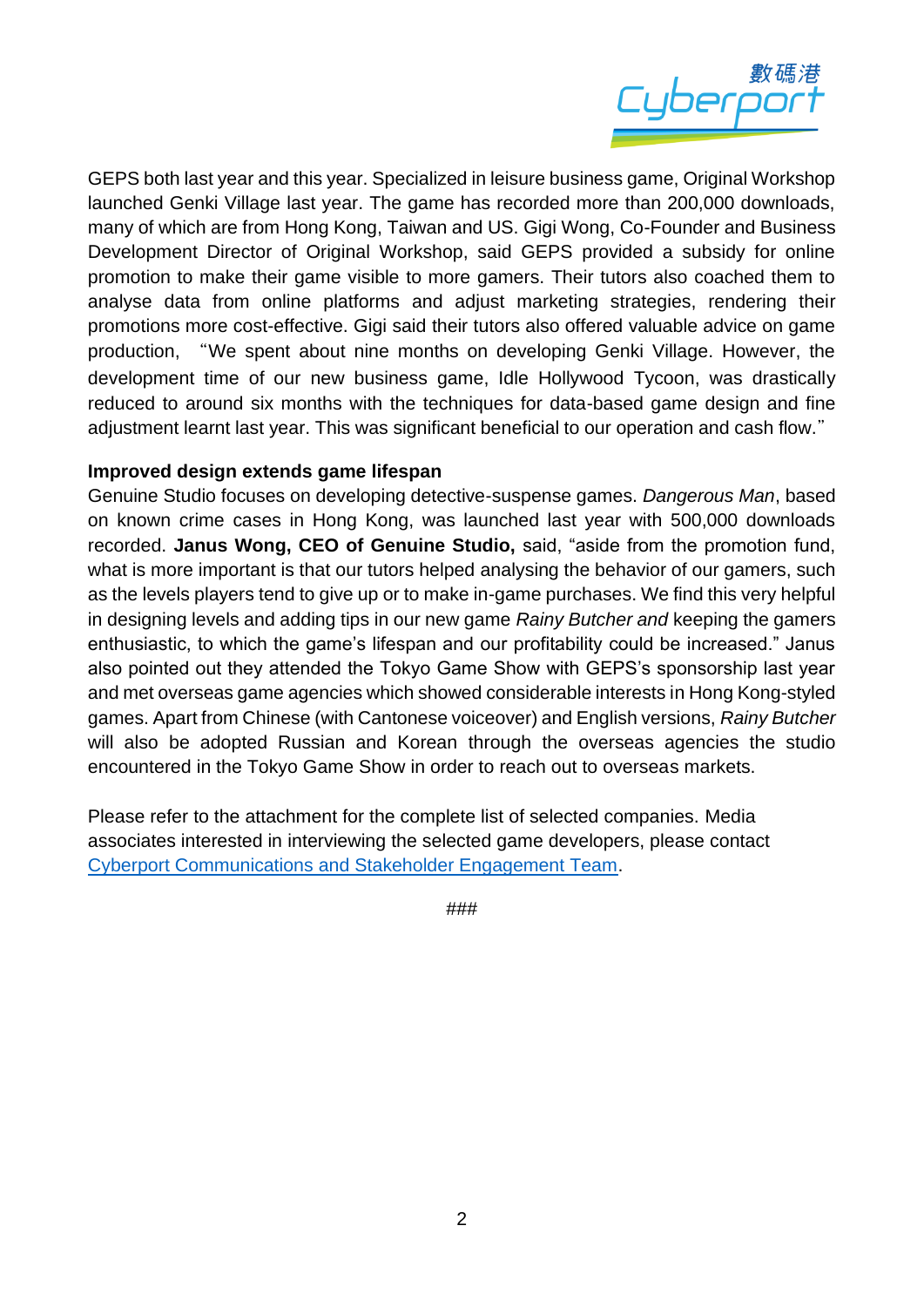

For high resolution photos, please download via [this link](https://drive.google.com/drive/folders/1CjrEYnbLGQuHMDyaQPe0qtoalrn9n-Pb?usp=sharing)



Eric Chan, Chief Public Mission Officer of Cyberport, said that Cyberport has been committed to driving the development of digital entertainment and esports in Hong Kong. Apart from providing supports through CIP, EIFS and EIS, it also collaborates with industry organisations and experts to provide trainings and coaching for digital entertainment start-ups.



Gabriel Pang, Chairman of Hong Kong Digital Entertainment Association Limited, pointed out that GEPS provides techniques for paid game features and marketing. It helps the game developers to improve their game qualities and profitability.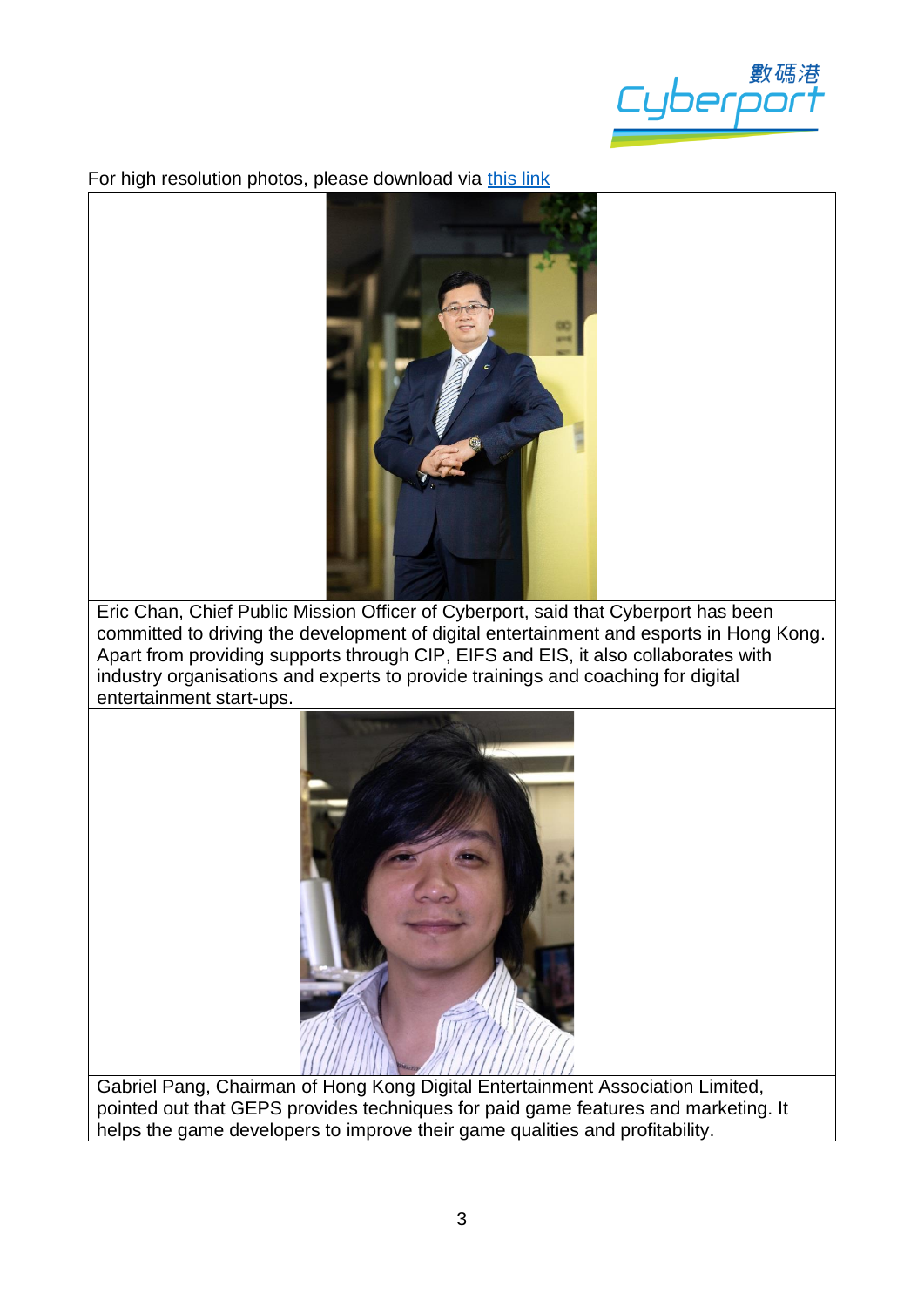



Gigi Wong, Co-Founder and Business Development Director of Original Workshop shared that they learnt techniques for data-based game design and fine adjustment in last year's scheme. When they developed the new game this year, its development time was drastically shortened. This was beneficial to the company's operation and cash flow.



Janus Wong, CEO of Genuine Studio, said their tutors helped analysing the behavior of their gamers. It became crucial references for the development of their new game. This could increase their game's lifespan and profitability.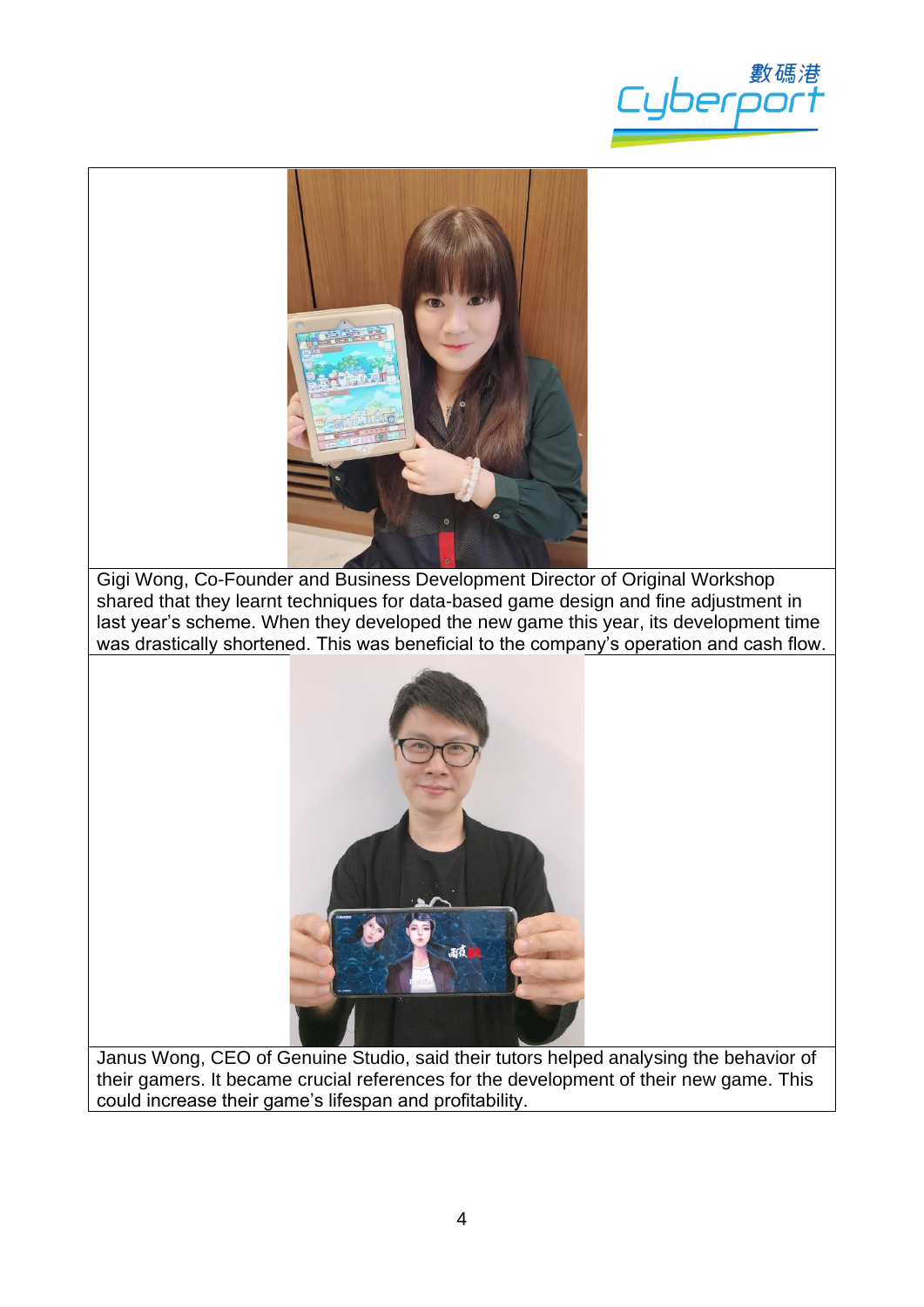

List of Cyberport companies selected for the 2<sup>nd</sup> Hong Kong Game Enhancement and Promotion Scheme

| 欲風雲                                         | OCEAN                           |                              |
|---------------------------------------------|---------------------------------|------------------------------|
| <b>Add Mission Workshop</b><br>Limited      | <b>Finifugu Games Limited</b>   | <b>Gameba Studio Limited</b> |
| Game: Kong-Fu Legends                       | Game: Otter Ocean               | Game: Micro Smash            |
| genuine                                     |                                 | <b>DUNGEOI</b>               |
| <b>Genuine Studio Ltd</b>                   | <b>Goblin Gamer Company</b>     | Minidragon Limited           |
| Game: Rainy Butcher                         | Limited<br>Game: Gate of Mobius | Game: Dungeon Warriors       |
|                                             | HUJU<br>E                       | <b>DASHERO</b>               |
| Original Workshop<br><b>Company Limited</b> | <b>Simplist Limited</b>         | Trefle & Co. Game            |
| Game: Idle Hollywood                        | Game: Lilulu                    | Game: Dashero                |
| <b>Tycoon</b>                               |                                 |                              |